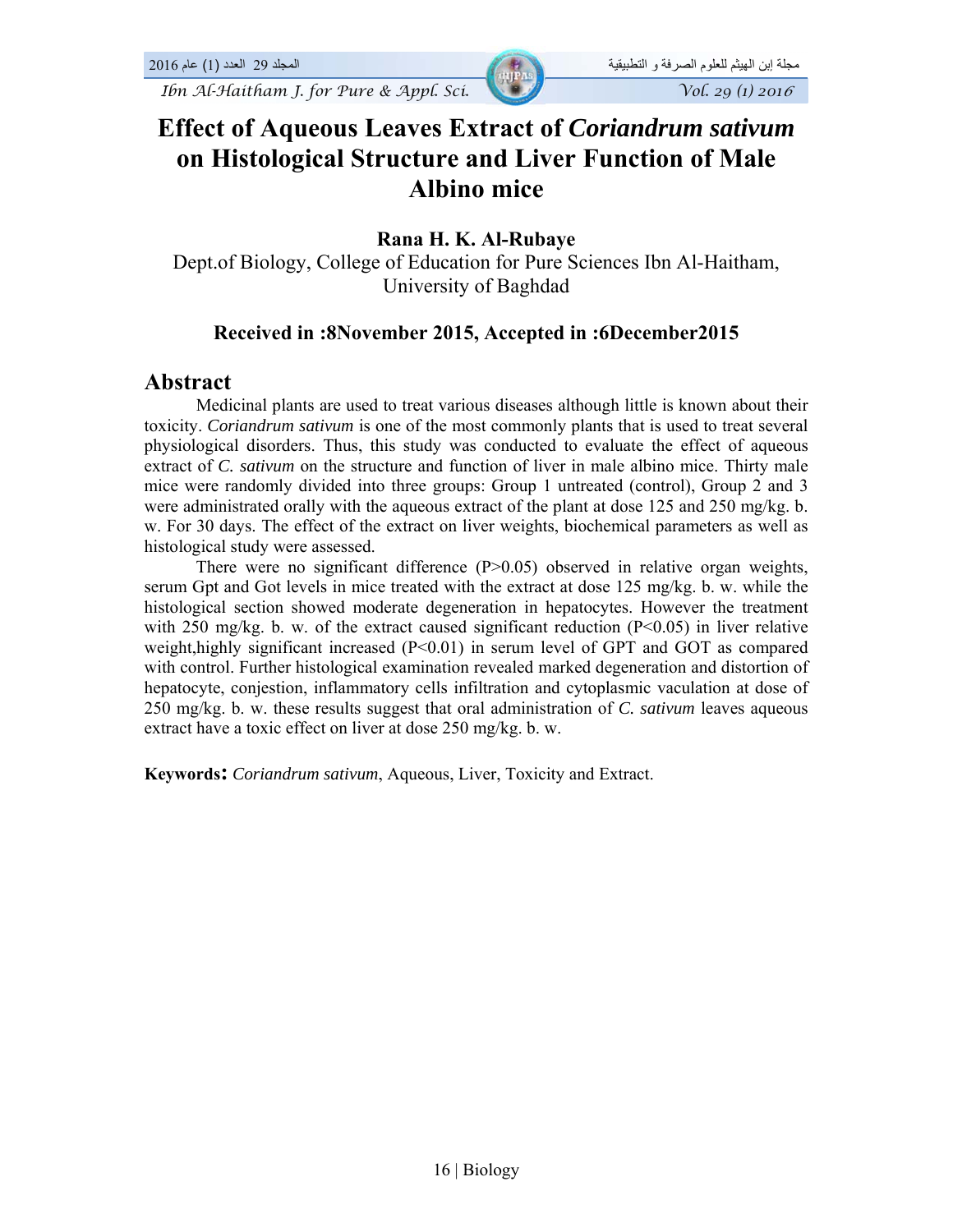# **Introduction**

Plants are one of the most important sources of medicine. Plant derived compounds (Phytochemicals) have been attracting much interests as natural alternatives to synthetic compounds [1].

These phytochemicals often secondary metabolites present in smaller quantities in higher plants which include the alkaloids, steroids, flavonoids, terpenoids tannins and many others the active principles of many chemicals found in plants are secondary metabolites [2], Therefore basic phytochemical investigation of these extracts for their major phytoconstituents is also vital.

*Coraindrum sativum* is described as a glabrous aromatic herbaceous annual plant [3] that belongs to the family Umbelliferae (Apiaceae), order Apiales with over 30 genera and 300 species of trees [4]. It is fresh leaves and dried seed are extensively used in Middle Eastern, Mediterranean, Indian, Latin American, African and Southeast Asian Cuisine [5]. *Coraindrum sativum* has poles apart names in different languages, i.e. English (Coriander), Arabic (Kuzbara), Urdu (Dhania), Hindi (Dhania), Chinese (Yuan sui) and (Korion) in Greek [6].

The fresh leaves of coriander contain 87.9 moisture 3.3 percent protein, 6.5 percent carbohydrate, 1.7 percent total ash, 0.14 percent calcium, 0.06 percent phosphorus, 0.01 percent iron, 60 mg/100g vitamin B2, 0.8 mg/100g niacin, 135 mg/100g vitamin C and 10.460 international unit (IU)/100g vitamin A [7].

Coriander leaves are rich in flavonoids (quercetin, kaempferol and acacetin) [8] and contain substantial amount of poly phenols (caffeic acid, ferulic acid, gallic acid and chlorogenic acid) [9], and other molecules are found like linalool and linoleic acid [10].

The odor and flavor of seed and leaves of coriander are completely different aliphatic compounds (90.20%) mainly comprised of  $C_8-C_{16}$  aldehydes and alcohol predominate in steam volatile oil extracted from leaves. While coriander seed contains these compounds as a minor components [11, 12].

The present of fats minerals like (calcium, phosphorus and iron) carotene fiber and carbohydrate in leaves can stimulate the appetite and its fresh juice is recommended for patients suffering from vitamin A, B and C deficiencies and also for the relief of anxiety and insomnia [13]. Moreover this plant is used to cure diseases like digestive tract disorders, respiratory tract disorders and urinary tract infections [14]. Coriander has been identified as one of the herbs that can be used to treat diabetes [15] and its leaves have shown stronger antioxidant activity than the seed [16].

Coriander was reported to improve blood circulation to the brain and recover memory capabilities [17] and it is identified to possess antihyperlipidemic [18], antimicrobial activity [19]. Since coriander leaves are one of the commonly used spices.Therefore the present study investigation aim to clarify the effect of *Coriandrum sativum* leaves aqueous extract on the structure and function of livers.

# **Materials and Methods**

#### **Plant preparation and extraction**

*Coraindrium sativum* leaves were collected from local markets in Baghdad city washed with distilled water, leaves were sliced in to small pieces and ground with pestle to produce a fine paste. Coriander leaves aqueous extract were prepared by mixing limited weight of the paste in 10 ml of distilled water and then the mixture was filtered by cleaning cloth to prepare the extract at dose level 125, 250 mg/kg.b.w. Fresh extract was administrated to mice immediately [20, 21].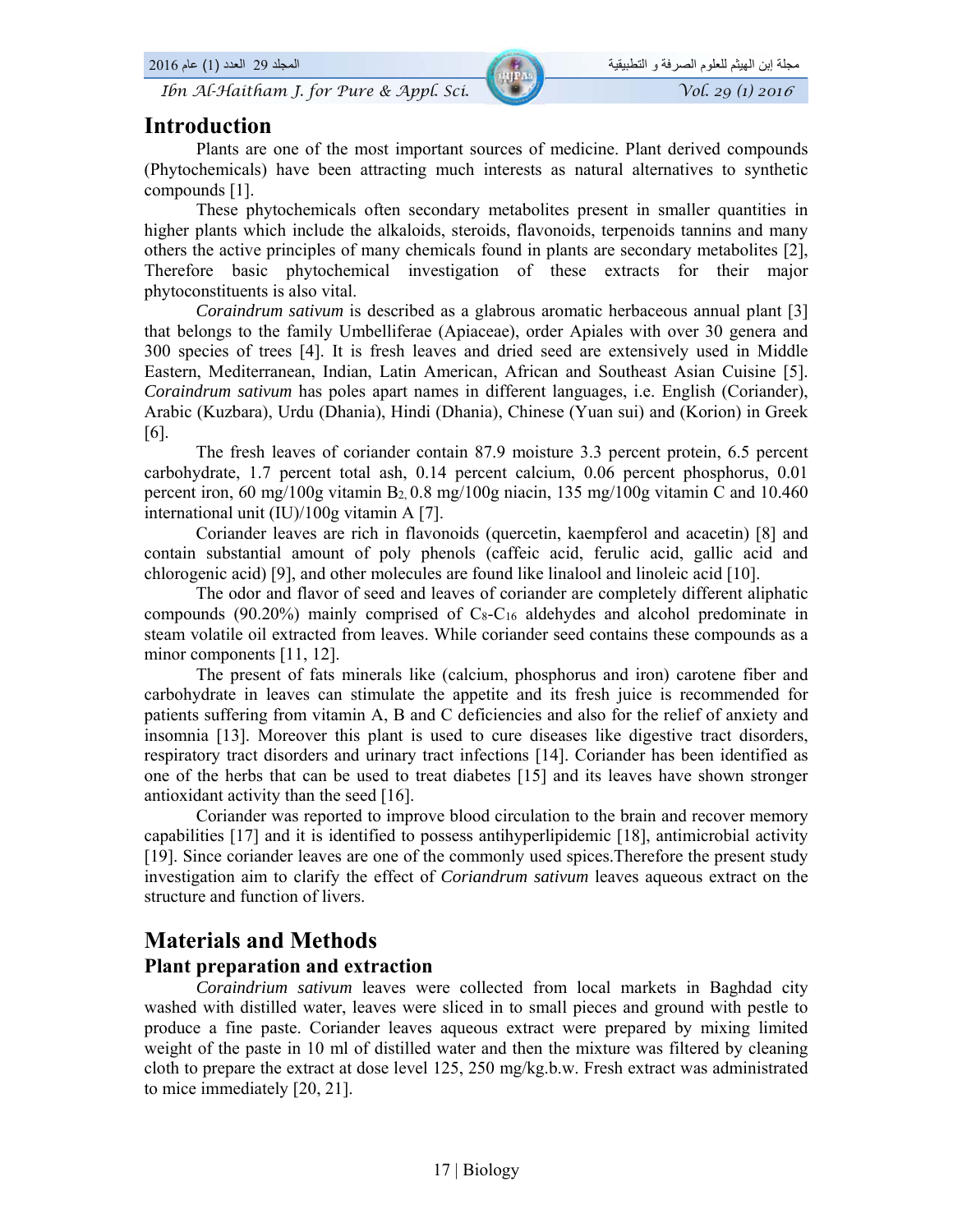#### **Animals**

Thirty males of Swiss albino mice (*Mus musculus*) their age was between 80-100 day and their weight between 25-30g were used in the investigation. Mice were maintained under hygienic condition in well ventilated room and had free access to maintenance food and water *ad libitum*.

#### **Treatment and Dosage**

The animals were randomly categorized into three groups of ten animals in each group and treated as follows.

Group-1: Control mice that is received orally by gavage needle 0.1ml of tap water daily for 30 days.

Group-2: Male mice treated orally by gavage needle with 0.1 ml of coriander leaves aqueous extract at dose 125 mg/kg of body's weight daily for 30 days.

Group-3: Male mice treated orally by gavage needle with 0.1 ml of coriander leaves aqueous extract at dose 250mg/kg.b.w. daily for 30 days.

#### **Blood samples and biochemical analysis**

blood samples from each mouse were collected via cardiac puncture into a sterilized sample tube and was allowed to clot at room temperature, the samples were centrifuged at  $3000 \times g$  for 15 min and sera were collected and stored at  $20^{\circ}$ C. the sera were analyzed to evaluate the liver enzymes GPT (Glutamic pyruvate transaminase) also known as ALT and GOT -Glutamic oxaloacetic transaminase) it is also called AST by using standard kits.

#### **Organs and histological studies**

At the end of the treatment period mice were sacrificed. Livers were carefully dissected out, weighted and fixed in formalin (10%) for histological study. Tissue section of 10 μm in thickness were prepared according to [22] and stained with hematoxylin-eosin stain. **Statistical analysis** 

Data were expressed as mean ±Standard Error of Mean( SEM). Statistical significance between the various groups was determined by using ANOVA[23] .

# **Results**

#### **Organ relative weight**

There was no significant difference (P>0.05) in the relative weights of livers in mice treated with 125 mg/kg b. w. of aqueous extract of *C. sativum* while highly significant decrease  $(P<0.05)$  in relative weights of liver was observed with mice treated with 250 mg/Kg b. w. of the same extract (Table 1).

#### **Biochemical analysis**

No significant difference (P>0.05) was observed in serum levels of GPT and GOT after oral administration of coriander extract at dose 125 mg/Kg b. w. However there was significant elevate (P<0.01) in these parameters at dose 250 mg/Kg b. w. of *Coraindrum sativum* extract as compared to control (Table 2).

#### **Histological study**

The histological study showed normal structure of liver in mice of control group, radially arranged of hepatic cords around central vein and hepatocytes were separated by sinusoids containing large spheroidal nucleus (Figure 1).

Examination of liver in mice treated with 125 mg/Kg b. w. of coriander extract showed that the normal structural organization of hepatic lobules was impaired with moderate distortion and degeneration of hepatocytes (Figure 2). While the examination of liver in mice treated with 250 mg/Kg b. w. of coriander extract showed marked distortion and degeneration of hepatocytes, conjestion, inflammatory cells infiltration, vaculation in hepatocytes and degeneration their nucleus (Figure 3).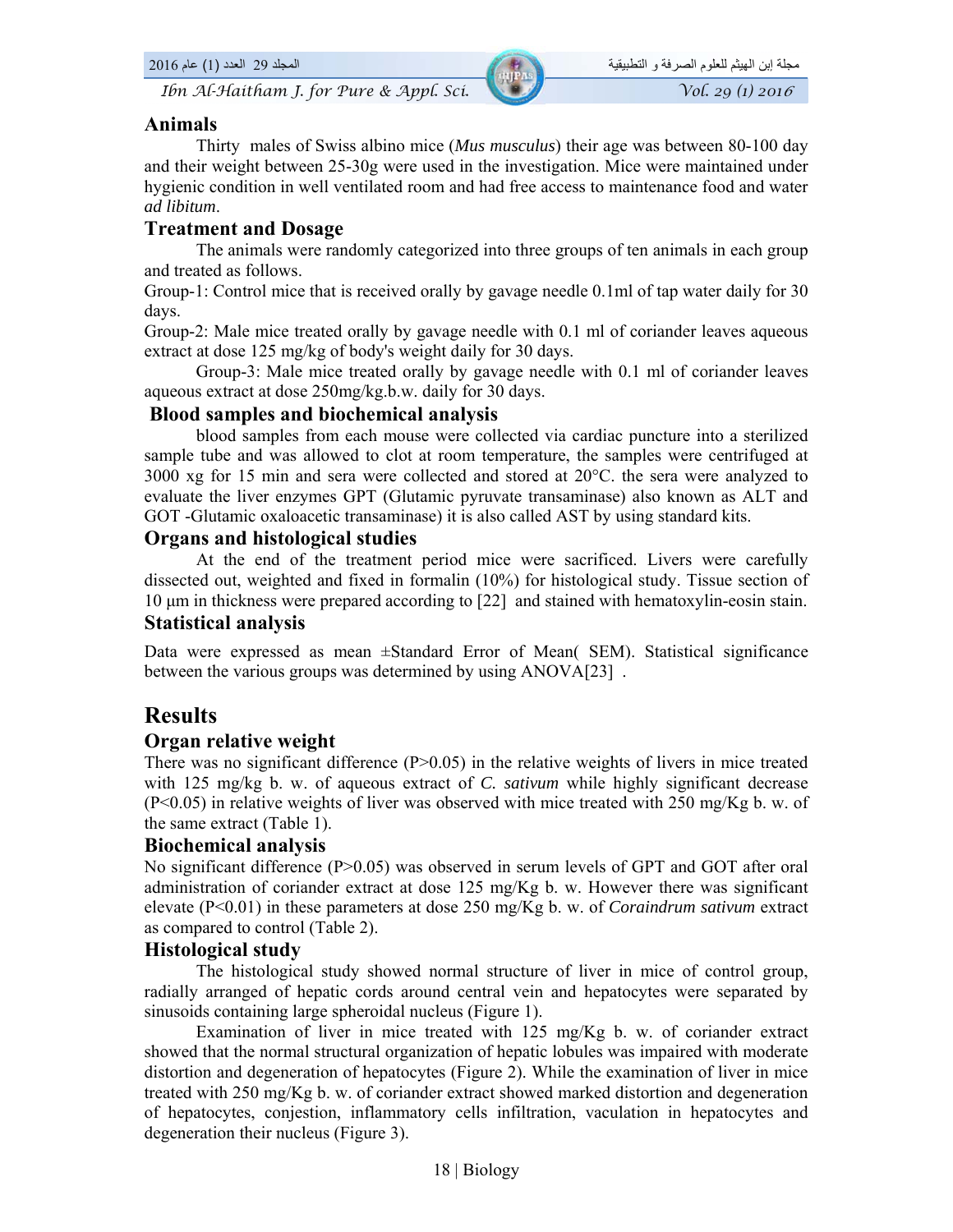## **Discussion**

The use of herbal medicines in the treatment of various disease conditions has expanded rapidly and globally [24]. Some have been mistakenly regarded that bioactive products from medicinal plants are devoid of toxic effecting just because a natural source. Therefore further oral toxicity study is vital needed to identify the range of dose that could be used subsequently [25].

Liver is an organ of paramount importance which plays an essential role in the metabolism of foreign compound entering the body [26]. Therefore it is an important organ in any toxicological study.

Several plants were described to have toxical effect on their liver such as *Rhaphidophora decursiva*, *Lawsonia inermis* and *Vernomia bipontini* [27, 28, 29], thus this study was conducted to investigate the effect of *Coriandrum sativum leaves* extract on biochemical and histological structure of liver.

The results of this study indicate that mice treated with 125 mg/Kg b. w. of *C. sativum*  leaves extract showed moderate signs of toxicity although the relative weights of liver and biochemical parameters were in normal range. However significant decrease in liver weights, elevate in serum GPT and GOT levels with marked degeneration in hepatocyte were observed in mice treated with 250 mg/Kg b. w. of coriander extract.

This result was not similar to the results of Patel *et al*. [30] who reported that no significant alteration was observed in liver after treatment with hydro-methanolic extract of *Coriandrum sativum* seeds as well as our results are in disagreement with the results of [31] who referred to protective role of *Coriandrum sativum* seed extract against lead nitrate induced oxidative stress and tissue damage in the liver and kidney of male mice. One reason for this discrepancy in results due to a variable part of plant is used in the experiment (seed in previous study and leaves in this study).

The phytochemicals of seeds and leaves are completely different [11] another reason could be related to the type of preparation used, dose, method of administration and duration of experiment.

Inflammatory changes were seen histologically in liver at dose 250 mg/Kg b. w. (Characterized by infiltration of lymphocyte at portal and central veins of liver) this result suggested that the extract exerted deleterious effect on the liver, the liver is capable of regenerating damaged tissue hence liver functions may not be impaired early following an insult from a toxicant [32].

There was no change in the relative organ weights of liver in mice treated with aqueous extract of *C. sativum* at dose 125 mg/Kg b. w. however the liver weights of mice treated with the plant extract at dose 250 mg/Kg b. w. were significantly decrease, the decrease in the weight of liver might be due to toxic potential of the extract. Organ weight is widely accepted for evaluation of test article associated toxicities [33] and this was supported by histopathological section of liver.

Both GPT and GOT are normally present in serum at low levels, in liver injury the transport function of hepatocytes is disturbed, resulting in the leakage of plasma membrane, thereby causing on increased enzyme level in serum [34].

The result of present study indicates that was no significant difference in serum levels of GPT and GOT at dose 125 mg/Kg b. w. of aqueous extract of *C. sativum* as compared with control. However increased dose to 250 caused increased in GPT and GOT levels, this result was provided a valuable tool for clinical diagnosis of liver damage as well as toxicity study.

Drugs and toxins could cause hepatic cell damage. the damage to hepatocytes will lead to release of intracellular constituents in to the circulation [35].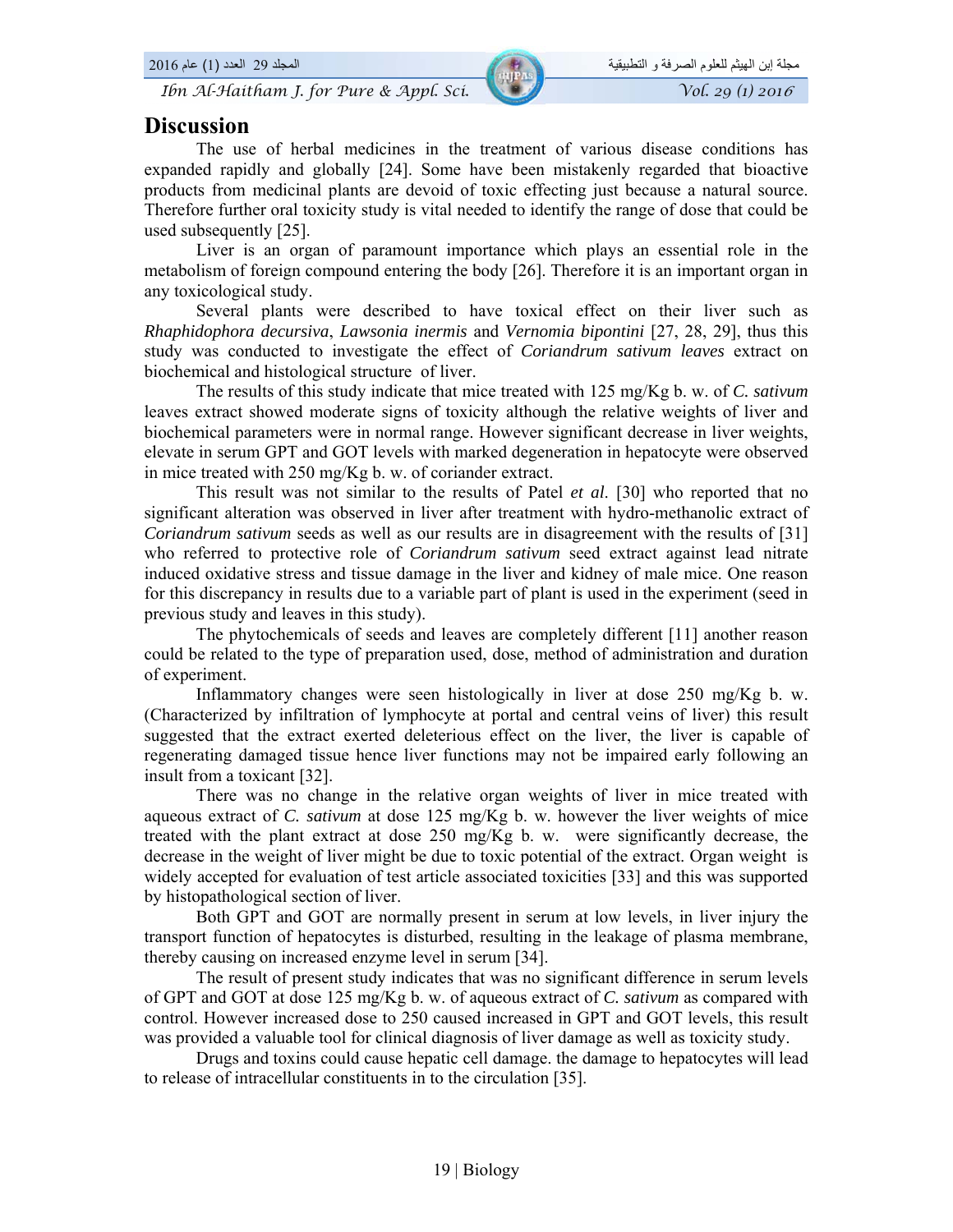## **References**

1-Sharif, H. B.; Mukhtar, M. D.; Mustapha, Y.; Baba, B. and Lawal, A. O. (2015). Acute and subchronic toxicity profile of *Euphorbia pulcherrima* methanol extract on Wistar albino rats. Adv. Pharmac., 2015: 9 pp.

3-Pandey, A.; Bigoniya, P.; Raj, V. and Patel, K. (2011). Pharmacological screening of coriandrum sativum L. forhepato protective activity. J. Pharm. Bioallied Sci., 3(3): 435-441. 4-Asgarphanah, J. and Kazemirash, N. (2012). Phytochemistry pharmacology and medicina l properties of *Coriandrum satuvim* L. Afr. J. Pharm. Pharmacol., 6(31): 2340-2345.

5-Patel, D. K.; Desai, S. N.; Devkar, R. V. and Ramachandran, A. V. (2011). *Coriandrum sativum* L. aqueous extract mitigates high fat diet induced insulin resistance by controlling visceral adiposity in C57BL/6J mice. BLACPMA., 10(2): 125-135.

6-Prakash, V. (1990). Leafy spices. CRC. Press. Inc. Boca Raton. FL., : 31-32.

7-Naddem, M.; Anjum, F. M.; Khan, M. I. and Tehseen, S. (2013). Nutritional and medicinal aspects of coriander (*Coriandur sativum* L.) A review. British Food J., 115(5): 743-755. 8-Nambiar, V. S.; Daniel, M. and Guin, P. (2010). Characterization of polyphenols from coriander leaves (*Coriandrum stivum*), red amaranthus (*A. paniculatus*) and green amaranthus (*A. frumentaceuc*) using paper chromatography and their healthimplications. J. Herb. Med and Toxicol., 4(1): 173-177.

9-Sreelatha, S. and Inbavailli, R. (2012). Antioxidant, antihyperglycemic and antihymerlipidemic effect of *Coraindrum sativum* leaf and stem in albxan-induced diabetic rats. J. Food Sci., 77(7): T119-T123.

10-Frederico, E. F.; Carmo, F. S.; Diniz, C. L.; Dantas, M. P.; Amorim, L. F.; Filho, D. S. and Folho, M. B. (2012). Influence of anaqueoys extract of *Coraindrum sativum* leaves on the labeling of blood constituents with technetium-99m and determination of some of its physical parameters. J. Med. Plants Res., 6(44): 5651-5657.

11-Padalia, R. C.; Karki, N.; Sah, A. N. and Verma, R. S. (2011). Volatile constituents of leaf and seed essential oil of *Coraindrum sativum* L. J. Essent. Oil Bearing Plants., 14(5): 610- 616.

12-Shavandi, M. A.; Haddadian, Z. and Ismail, M. H. (2012). *Eryngium foetidum* L., *Coraindrum sativum* and *persicaria odorata* L. A review. J. Asian Scient. Res., 2(8): 410- 436.

13-Elahadi-Salmani, M. E.; Khorshidi, M. and Ozbaki, J. (2015). Reversal effect of *Coraindrum sativum* leaves extract on learning and memory deficits induced by epilepsy in male rats. Zahedan J. Res. Sci., 15(1): 29-34

14-Bhat, S.; Kaushal, P.; Kaur, M. and Sharma, H. K. (2014). Coriander (*Coraindrum sativum* L.): processing nutritional and functional aspects. Afr. J. Plant Sci., 8(1): 25-33. 15-Mazhar, J. and Mazumder, A. (2013). Evaluation of antidiabetic activity of methanolic leaf extract of *Coraindrum sativum* in alloxan induced diabetic rats. RJPBCS., 4(3): 500-507. 16-Wangensteen, H.; Samuelsen, A. B. and Malterud, K. E. (2004). Antioxidant activity in extracts from coriander. Food Chemist., 88(2): 293-297.

17-Akhalil, E. (2010). Study the possible protective and therapeutic influence of coriander (*Coraindrum sativum* L.) against neurodegenerative disorders and Alzheimer's disease induced by aluminum chloride in cerebral cortex of male albino rats. Nat. and Sci., 8(11): 202-213.

18-Joshi, S. C.; Sharma, N. and Sharma, P. (2012). Antioxidant and lipid lowering effect of *Coraindrum sativum* in cholosterol fed rabbits. Internat. J. Pharm. and Pharmac. Sci., 4(3): 231-234.

19-Silva, F.; Ferreira, S.; Queiroz, J. A. and Dominques, F. C. (2011). Coriander (*Coraindrum sativum* L.) essential oil: its antibacterial activity and mode of action evaluated by flow cytometry. J. Med. Microbiol., 60(10): 1479-1486.

20-Assayed, M. E.; Salem, H. A. and Khalaf, A. A. (2008). Protective effect of garlic extract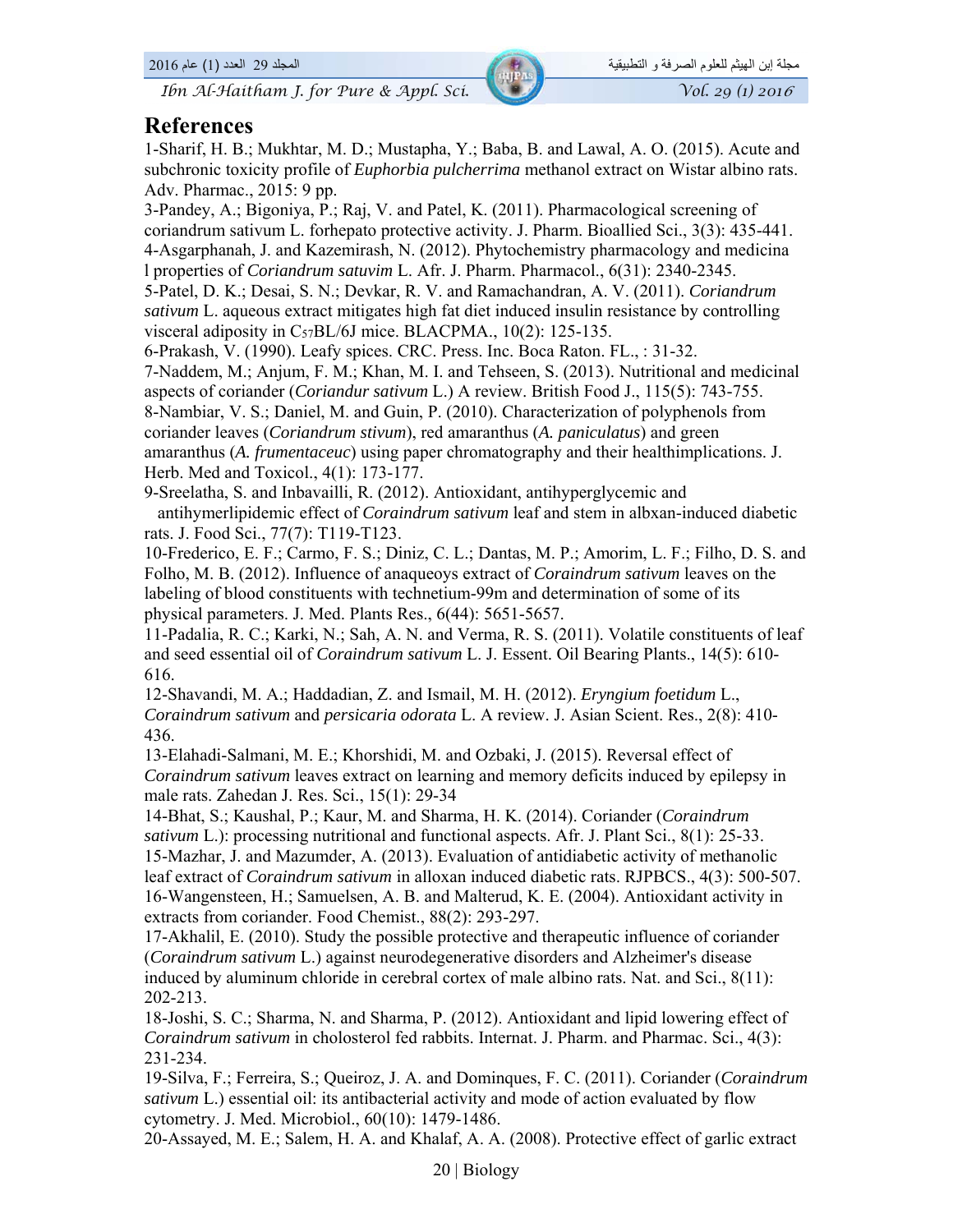and vitamin C against cypermethrim reproductive toxicity in male rats. Res. J. Veter. Sci.,  $1(1): 1-15.$ 

21-Kasuga, S.; Uda, N.; Eyo, E.; Ushijim, M.; Morihara, N. and Itakura, Y. (2001).

Pharmacologic activity of aged garlic extraction in comparison with other garlic preparation. J. Nutr., 131(3): 1080S-1084S.

22- Bancroft, J. and Stevens, A. (1982). Theory and Practice of Histological Technique. Second Edition. Churchill Livingston. Edinburgh and London,: 662.

23-Snedecor,G.W.andCochran,W.G.(1980).Statistical Method,7th edn.Iowa:Iowa state university press: 215.

24-Salawu, O. A.; Chindo, B. A.; Tijani, A. Y.; Obidike, I. C.; Salawu, T. A. and Akingbasote, A. J. (2009). Acute and sub-acute toxicological evaluation of the methanolic stem bark extract of *Crossoptery febrifuga* in rats. Afr. J. Pharm. and Pharmacol., 3(12): 621- 626.

25-Jothy, S. L.; Zakaria, Z.; Chen, Y.; Lau, Y. L.; Latha, L. Y. and Sasidharan, S. (2011). Acute oral toxicity of methanolic seed extract of cassia fistula in mice. Molecules, 16(6): 5268-5282.

26-Rajesh, M. G. and Latha, M. S. (2004). Protective effect of *Glycyrrhiza glabra* Linn. on carbon tetrachloride induced peroxidative damage. Ind. J. Pharmacol., 36(501): 284-286.

27-Arsad, S. S.; Esa, N. M. and Hamzah, H. (2014). Histopathologic changes in liver and kidney tissues from male Sprague dawely rats treated with *Rhaphidophora decursiva* (Roxb.) Schott Extr. Cytol. and Histol., 54: 1-6.

28-Alferah, M. A. Z. (2012). Toxicity induced histological changes in selected organs of male (Wistar) rats by lawsonia inermis leaf extract. Europ. J. Med. Plants., 2(2): 151-158.

29-Alebachew, M.; Kinfu, Y.; Makonnen, E.; Bekuretsion, Y.; Urga, K. and Afework, M. (2014). Toxicological evaluation of methanol leaves extract of *Vernonia bipontini* Vatke in blood, liver and kidney tissue of mice. Afr. Health Sci., 14(4): 1012-1024.

30-Patel, D.; Desai, S.; Devkar, and Ramchandran, A. V. (2012). Acute subchronic toxicological evaluation of hydro-mathanolic extract of *Coraindrum sativum* L. seeds. EXLi J., 11: 566-575.

31-Kansal, L.; Sharma, V.; Sharma, A.; Lodi, Sh. and Sharma, S. H. (2011). Protective role of *Coraindrum sativum* (Coriander) extracts against lead nitrate induced oxidative stress and tissue damage in the liver and kidney in male mice. IJABPT., 2(3): 65-83.

32-Salawu, O. A.; Chindo, B. A.; Tijani, A. Y.; Obidike, I. C.; Salawu, T. A. and Akingbasote, A. J. (2009). Acute and subacute toxicological evaluation of the methanolic stem bark extract of *Crossopteryx febrifigo* in rats. Afr. J. Pharm. and Pharmacol., 3(12): 621- 626.

33-Singh, T.; Sinha, N. A.and Singh, A. (2013). Biochemical and histopatholigical effects on liver due to acute toxicity of aqueous leaf extract of *Eclipta alba* on female Swiss albino mice. Ind. J. Pharmacol., 45(1): 61-65.

34-Yazdani, F.; Noori, A. and Amjad, L. (2013). Effect of artemisia deserti flowering taps extract on liver in male rats. IJACS., 5(13): 1432-1436.

35-Odesanmi, S. O.; Lawal, R. A. and Ojokuku, S. A. (2009). Effect of methanolic extract of *Tetrapleura tetraptera* on liver function profile and histopathology in male Dutch white rabbits. Internat. J. Trop. Med., 4(4): 136-139.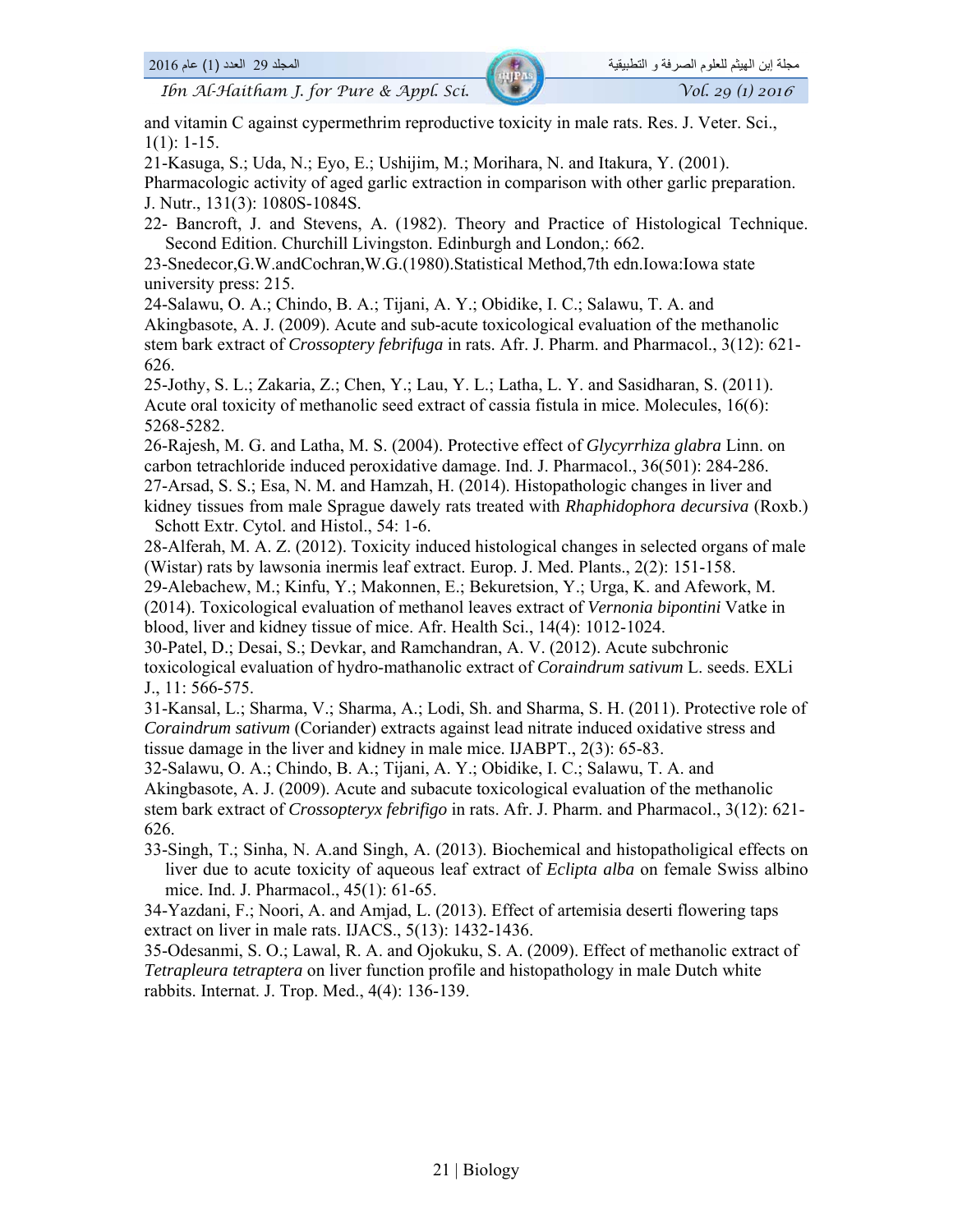



#### **Table( 1):Effect of** *C. sativum* **leaves extract on relative weight liver(mg/kg.b.w.)**

| Control        | C. sativum 125 mg | C. sativum 250 mg |
|----------------|-------------------|-------------------|
| $6.12 \pm 0.3$ | $5.8 \pm 0.2$     | $5.2 \pm 0.5$     |
|                |                   | R∗                |

Data expressed as Means ± SEA

B\* Significant different (P<0.05), n=10

#### **Table( 2): Effect of** *C. sativum* **leaves extract on serum GPTand GOT levels (IU/L)**

| Liver enzyme | Control      | C. sativum 125 mg | C. sativum250mg |
|--------------|--------------|-------------------|-----------------|
| GPT          | $15 \pm 2.1$ | $18.3 \pm 1.5$    | $23 \pm 4.6$    |
|              |              |                   | $R**$           |
| GOT          | $62 \pm 5.1$ | $66 \pm 4.6$      | $73 \pm 5.9$    |
|              |              |                   | $R**$           |

Data expressed as Means ± SEA

B\*\*Significant different (P<0.01), n=10



 **Figure (1): Cross section in liver of control group showing normal structure of hepatocyte (H&E100x)**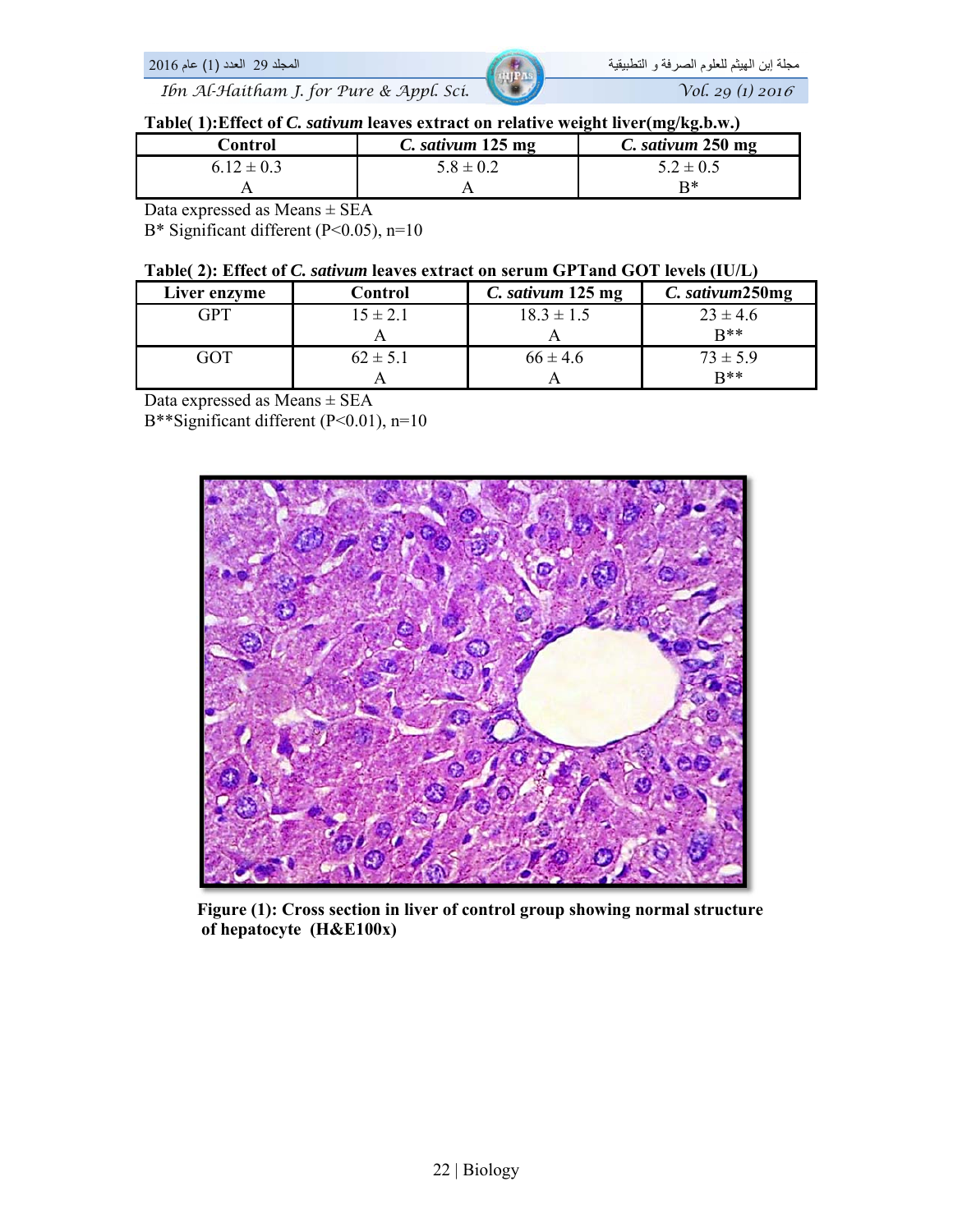

 **Figure (2):Cross section in liver of mouse treated with 125mg/kg b.w.showing moderate degeneration and distortion of the hepatocytes(deg) (H&E100x)**



 **Figure (3): Cross section on liver of mouse treated with 250 mg/Kg b. w. showing conjestion (Con.), infiltration of inflammatory cells (Inf.), vaculation (Vac.) in hepatocytes and degeneration in their nucleus(deg) (H&E100x)**